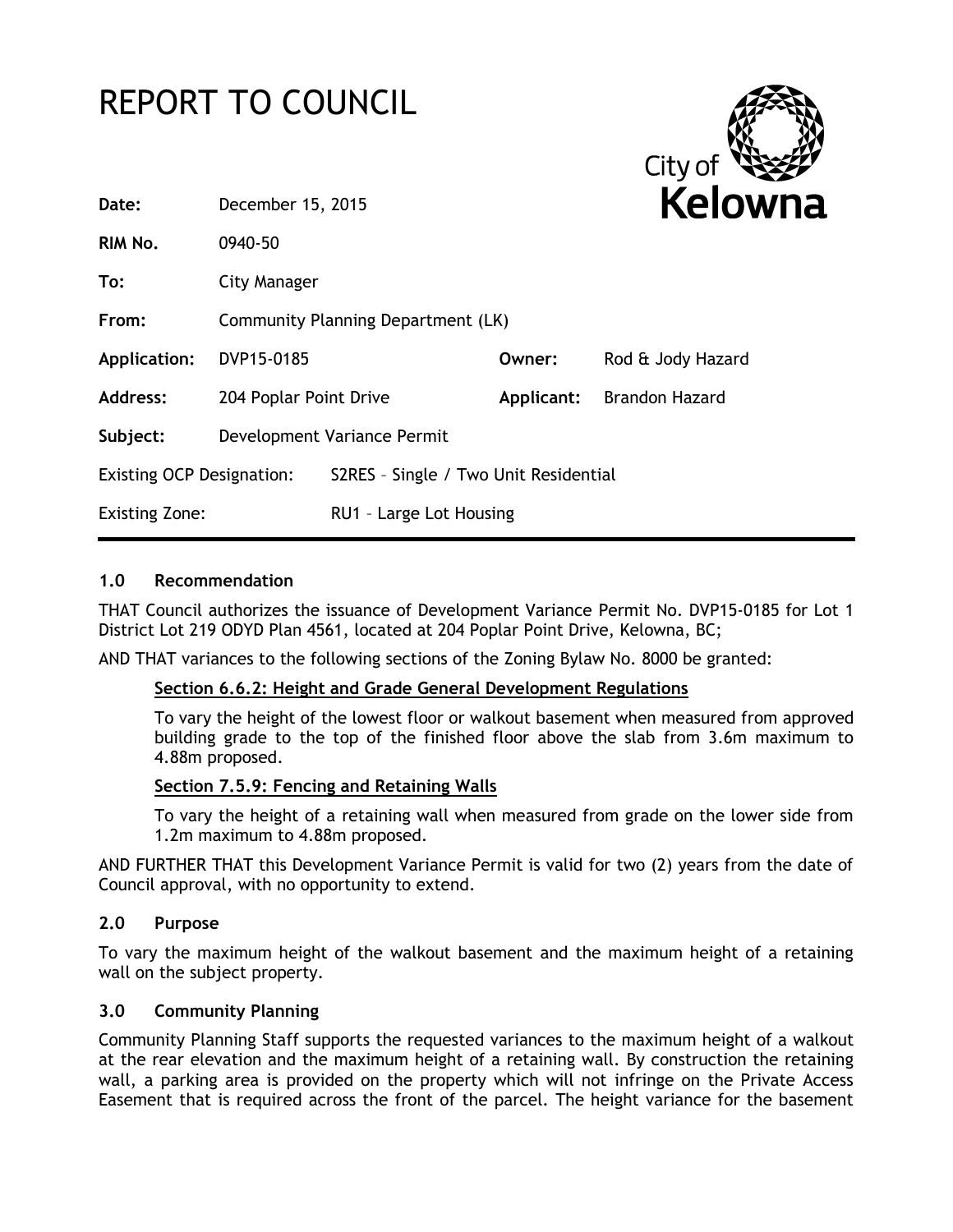floor of the dwelling allows the design of the house to work with the natural sloped topography of the parcel.

The subject parcel has a Future Land Use of S2RES – Single / Two Unit Residential, therefore the application meets the guidelines of the Official Community Plans (OCP). The OCP supports the densification of neighbourhoods through appropriate infill development and utilization of existing infrastructure.

## **4.0 Proposal**

## 4.1 Background

In 2009, DVP09-0048 was approved to vary the Okanagan Lake Sight Lines. The application lapsed after two years. In 2014, DVP14-0233 was applied for and approved the same previously approved variance. A no-build covenant was registered on the parcel at the time of the original application. The covenant is for the area adjacent to Okanagan Lake to protect the slope and reduce any potential impact to the foreshore of the lake.

## 4.2 Project Description

The applicant is proposing to build a new single detached dwelling on the subject lake front parcel. The parcel slopes significantly from the roadway down to the foreshore and therefore a



large 'no build' covenant area exists. A private access easement runs along the south of the parcel to provide access to the adjacent parcels. This limits the buildable area of the parcel and brings about the two requested variances.

The retaining wall variance is required along the east side of the parcel (location indicated in red). The height of the retaining wall is 4.88 m. By allowing this variance, the design is providing additional parking on the site. While the proposed house does have a front attached garage, the Zoning Bylaw requires that the front setback to a garage be a minimum of 6.0 m. The house is setback over 11.50 m from the front property line. Generally, this would allow an additional vehicle to be parked on the driveway without the vehicle blocking a sidewalk or encroaching into the roadway. Due to the private access easement road that is required across the front of the parcel, the driveway and parking area is very limited. The proposed retaining wall allows for an additional flat parking area to be built out in an area that is otherwise very steeply sloped and unusable. This will ensure that any parked vehicles do not block access to the

roadway. The parcel is at the end of the public road and the adjacent parcel to the north houses a substation which is City owned with a gated access. Therefore, the visibility of the wall is limited to those with access to this site.

The second variance is for the height of a walkout basement on the rear elevation. This variance is due to the topography of the parcel. The height and location of Poplar Point Road along with the access easement roadway determines the main floor height. As the parcel slopes downward, the site provides a natural bench and in building at this elevation, the lower level of the house will be at a similar level to the adjacent house. This eliminates the requirement of any retaining walls along the shared property line to the adjacent dwelling. As this variance is not visible by anyone from the street level, the effects will be minimal.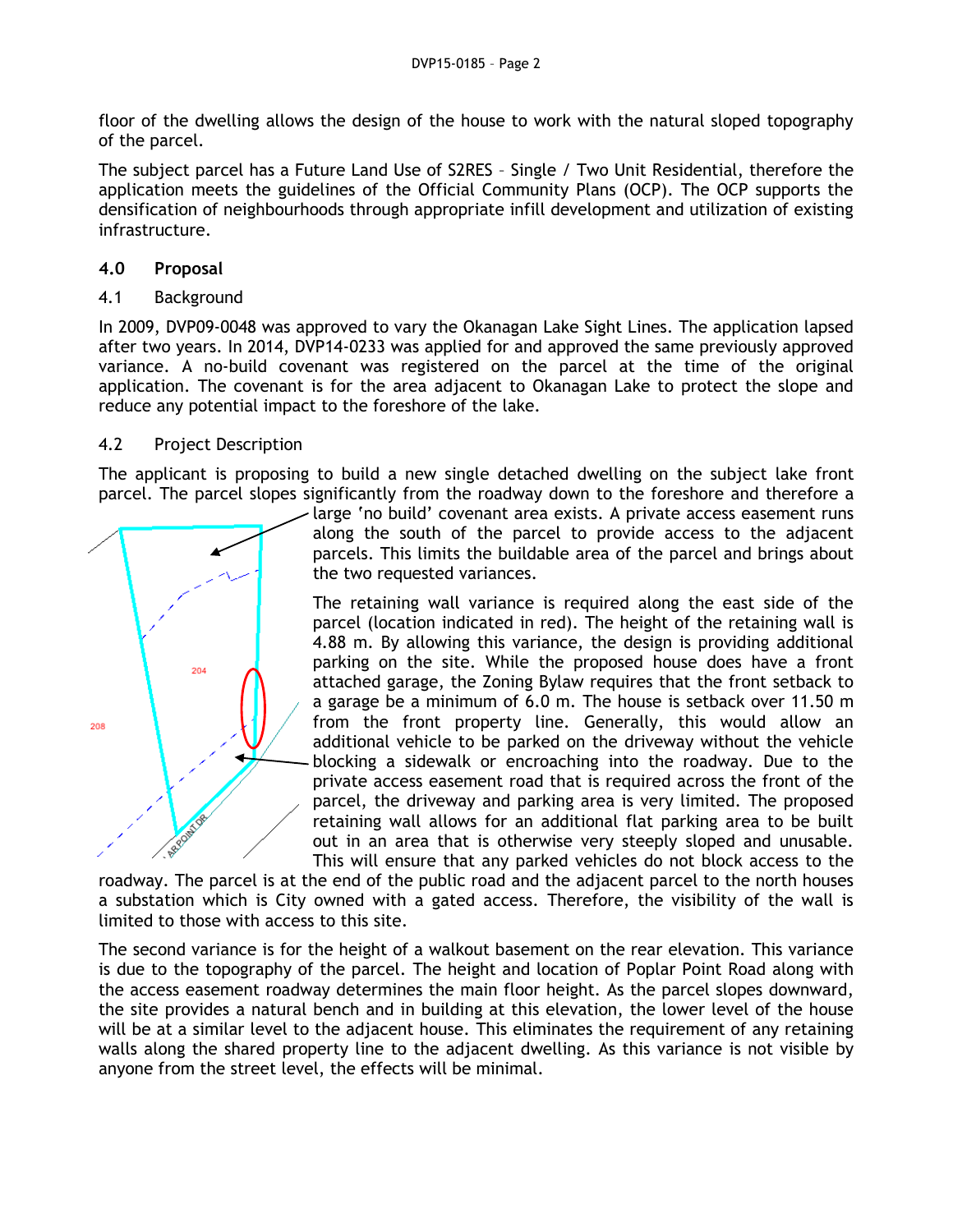# 4.3 Site Context

Adjacent land uses are as follows:

| <b>Orientation</b> | <b>Zoning</b>               | <b>Land Use</b>          |
|--------------------|-----------------------------|--------------------------|
| North              | W1 - Recreational Water Use | Okanagan Lake            |
| East               | P3 - Parks & Open Space     | Knox Mountain Park       |
| South              | P3 - Parks & Open Space     | Knox Mountain Park       |
| West               | RU1 - Large Lot Housing     | Single Detached Dwelling |

# **Subject Property Map:** 204 Poplar Point Drive



# 4.4 Zoning Analysis Table

| <b>Zoning Analysis Table</b>                                   |                                  |                    |  |  |  |
|----------------------------------------------------------------|----------------------------------|--------------------|--|--|--|
| <b>CRITERIA</b>                                                | <b>RU1 ZONE REQUIREMENTS</b>     | <b>PROPOSAL</b>    |  |  |  |
| <b>Existing Lot/Subdivision Regulations</b>                    |                                  |                    |  |  |  |
| Minimum Lot Area                                               | 550 $m2$                         | $1760 \text{ m}^2$ |  |  |  |
| Minimum Lot Width                                              | 16.5 <sub>m</sub>                | 25.83 m            |  |  |  |
| Minimum Lot Depth                                              | 30 <sub>m</sub>                  | 74.75 m            |  |  |  |
| <b>Development Regulations</b>                                 |                                  |                    |  |  |  |
| Maximum Site Coverage<br>(buildings)                           | 40%                              | 28%                |  |  |  |
| Maximum Site Coverage<br>(buildings, driveways and<br>parking) | 50%                              | 31%                |  |  |  |
| Maximum Height                                                 | 9.5 m or 2 $\frac{1}{2}$ storeys | m                  |  |  |  |
| Minimum Front Yard                                             | 4.5 <sub>m</sub>                 | 11.57 m            |  |  |  |
| Minimum Side Yard (east)                                       | 2.3 <sub>m</sub>                 | 2.23 m             |  |  |  |
| Minimum Side Yard (west)                                       | 2.3 m                            | 2.10 m             |  |  |  |
| Minimum Rear Yard                                              | 7.5 <sub>m</sub>                 | $+15$ m            |  |  |  |
| <b>Other Regulations</b>                                       |                                  |                    |  |  |  |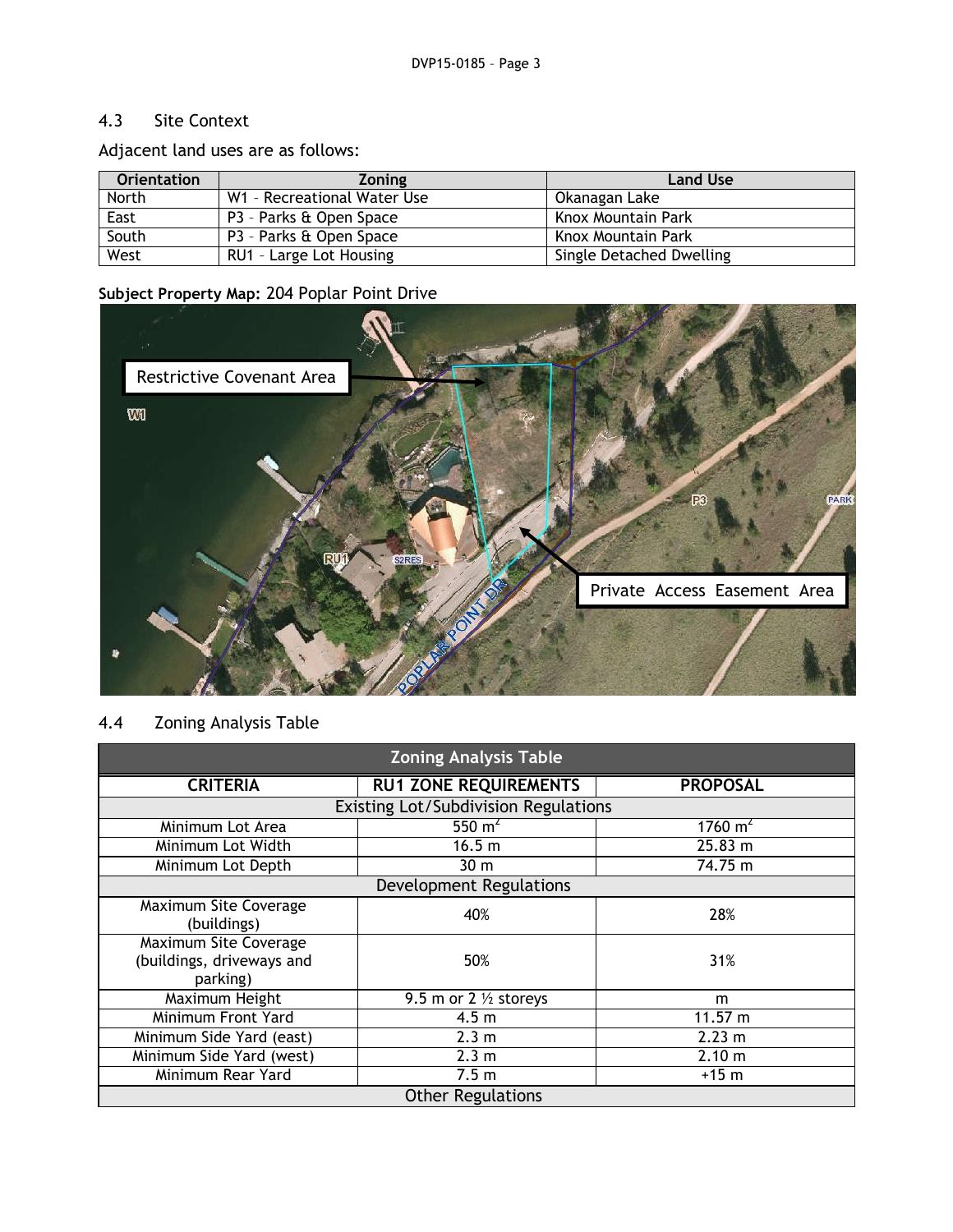| Maximum Height of Walkout<br>Basement at Rear Elevation                                            | 3.6 <sub>m</sub> | $4.88 \; \mathrm{m}$ |  |  |  |
|----------------------------------------------------------------------------------------------------|------------------|----------------------|--|--|--|
| Maximum Retaining Wall Height                                                                      | 1.2 m            | $4.88 \;{\rm m}$     |  |  |  |
| Minimum Private Open Space                                                                         | m <sup>2</sup>   | m <sup>2</sup>       |  |  |  |
| Minimum Okanagan Lake<br><b>Sightlines</b>                                                         | $120^\circ$      | $86^\circ$ *         |  |  |  |
| <b>O</b> Indicates a requested variance to the height of a walkout basement at the rear elevation. |                  |                      |  |  |  |
| <b>O</b> Indicates a requested variance to the height of a retaining wall.                         |                  |                      |  |  |  |
| Indicates a previously approved variance to the Okanagan Lake Sight Line.                          |                  |                      |  |  |  |

## **5.0 Current Development Policies**

5.1 Kelowna Official Community Plan (OCP)

## **Development Process**

**Compact Urban Form.**<sup>1</sup> Develop a compact urban form that maximizes the use of existing infrastructure and contributes to energy efficient settlement patterns. This will be done by increasing densities (approximately 75 - 100 people and/or jobs located within a 400 metre walking distance of transit stops is required to support the level of transit service) through development, conversion, and re-development within Urban Centres (see Map 5.3) in particular and existing areas as per the provisions of the Generalized Future Land Use Map 4.1.

## **6.0 Technical Comments**

- 6.1 Development Engineering Department
	- See attached Schedule "A"

## **7.0 Application Chronology**

| Date of Application Received:       | August 6, 2015    |
|-------------------------------------|-------------------|
| Date Public Consultation Completed: | August 14, 2015   |
| Date Amended Plans Received:        | September 1, 2015 |

**Report prepared by:**

Lydia Korolchuk, Planner **Reviewed by: Lindsey Ganczar, Planning Supervisor Approved for Inclusion:** Ryan Smith, Community Planning Department Manager

## **Attachments:**

Site Context Map Schedule "A" – Development Engineering Memorandum Dated September 3, 2015

<sup>-</sup> $1$  City of Kelowna Official Community Plan, Policy 5.2.3 (Development Process Chapter).